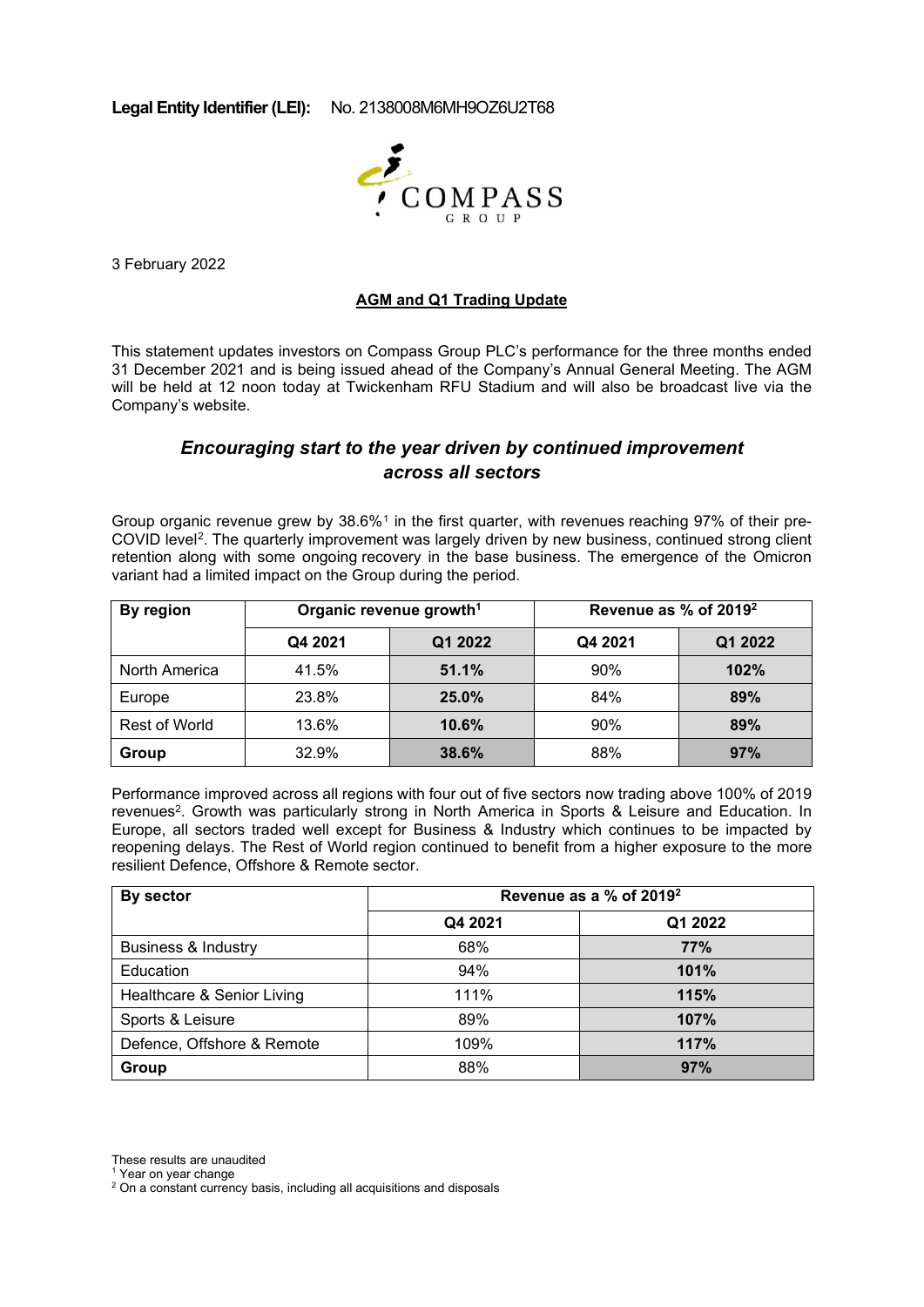## **Future growth**

In the first quarter, the Group spent c. £87 million on bolt-on acquisitions in North America, further strengthening our capabilities in delivered-in solutions. There is a strong pipeline of exciting opportunities across all regions and sectors, and we remain disciplined in our approach to acquisitions.

The acceleration in new business wins seen in FY21 continued into the new year, with three out of the five top wins globally coming from first time outsourcing.

### **Currency**

Trading results from our overseas operations are translated at the average exchange rates for the period. If these currency movements<sup>[3](#page-1-0)</sup> continue for the remainder of the year, foreign exchange translation would negatively impact 2021 revenue by £75 million and operating profit by £3 million.

#### **Summary and outlook**

We are encouraged by the strong start to the year, excellent new business wins and continued strong client retention. However, we are mindful of some impact from the Omicron variant in Q2, with Business & Industry clients delaying their return to work, some Sports & Leisure events being postponed and Education facilities extending remote learning.

Our guidance for FY22 remains unchanged. We expect full year organic revenue growth of 20 - 25%, with quarterly growth rates moderating through the year, reflecting more challenging comparatives. As previously stated, full year underlying operating margin is expected to be over 6%, returning to around 7% by the year end. Margin progression will be second half weighted, with the first half margin anticipated to be around the Q4 2021 exit rate.

Looking further ahead, we remain excited about the significant structural growth opportunities globally, leading to the potential for revenue and profit growth above historical rates, returning margin to prepandemic levels, and rewarding shareholders with further returns.

#### **Our next reporting dates are:**

| 11 May      | <b>Half Year Results</b> |
|-------------|--------------------------|
| 26 July     | Q3 Trading Update        |
| 22 November | Full Year Results        |

## **Conference call:**

The Company will hold a call with investors and analysts today at 8:00 a.m. (UK time).

#### **Participant dial in numbers:**

| UK Toll Number:      | +44 (0) 330 551 0200 |
|----------------------|----------------------|
| UK Toll-Free Number: | 0808 109 0700        |
| US Toll Number:      | +1 212 999 6659      |
| US Toll-Free Number: | +1 866 966 5335      |

Participants do not require a PIN to enter the call, please reference "**COMPASS**".

#### **Enquiries**

| Investors: | Agatha Donnelly & Simon Bielecki | +44 (0) 1932 573 000 |
|------------|----------------------------------|----------------------|
| Press:     | Tim Danaher, Brunswick           | +44 (0) 207 404 5959 |
| Website:   | www.compass-group.com            |                      |

<span id="page-1-0"></span><sup>3</sup> Closing rates as at 28 January 2022